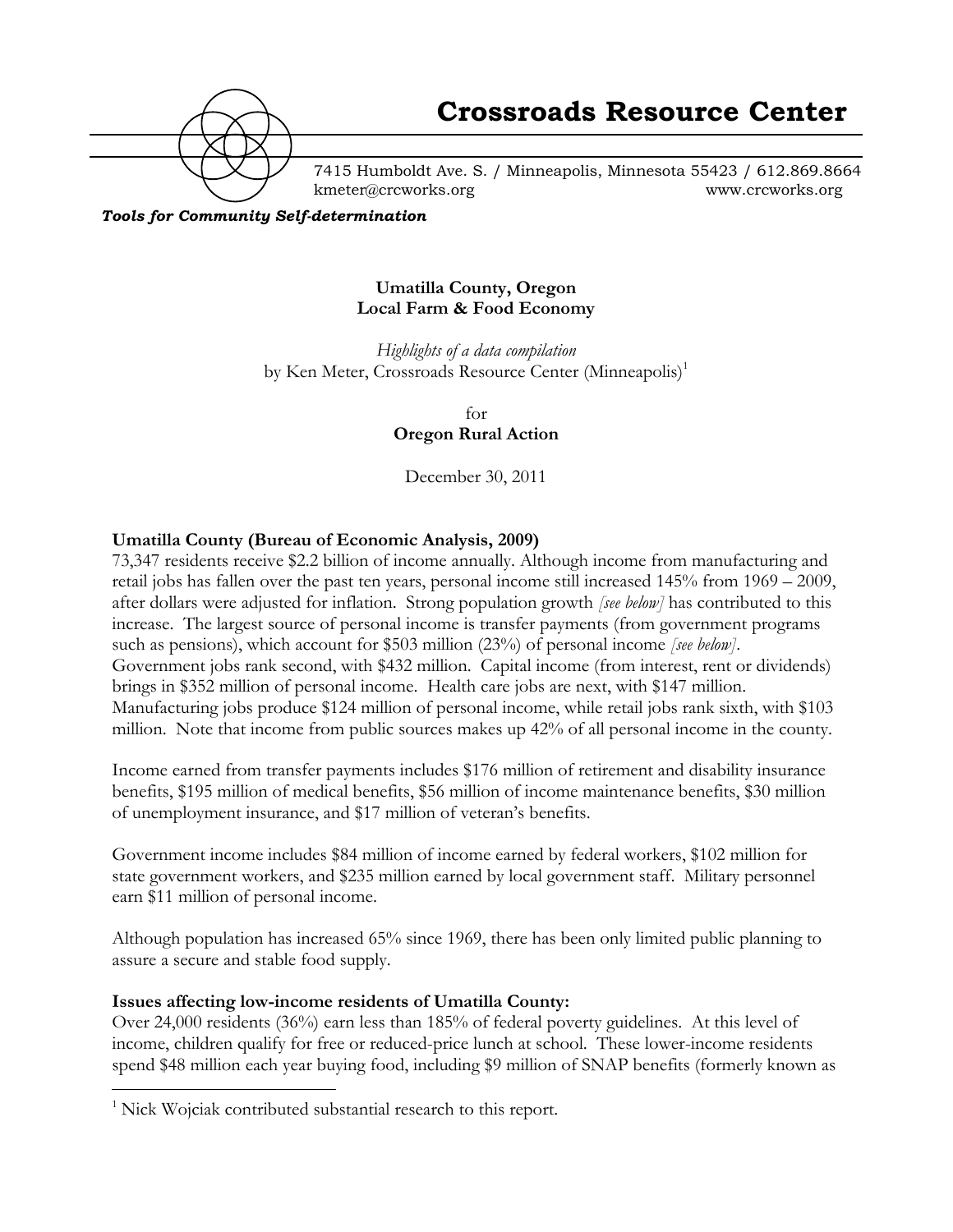food stamps) and additional WIC coupons. The county's 1,658 farmers receive an annual combined total of \$30 million in subsidies (23-year average, 1987-2009), mostly to raise crops such as wheat or corn that are sold as commodities, not to feed Umatilla County residents. *Data from Federal Census of 2000, Bureau of Labor Statistics, & Bureau of Economic Analysis.*

8% percent of the county's households (over 5,600 residents) earn less than \$10,000 per year. *Source: Federal Census American Community Survey 2005-2009.*

20% of Oregon adults aged 18-64 carry no health insurance. *Source: Centers for Disease Control.*

### **Food-related health conditions:**

26% of Oregon residents reported in 2009 that they eat five or more servings of fruit or vegetables each day. 74% do not. This is a key indicator of health, since proper fruit and vegetable consumption has been connected to better health outcomes. *Source: Centers for Disease Control.*

56% of Oregon adults reported in 2009 they have at least 30 minutes of moderate physical activity five or more days per week, or vigorous physical activity for 20 or more minutes three or more days per week. *Source: Centers for Disease Control.*

7% of Oregon residents have been diagnosed with diabetes as of 2010. *Source: Centers for Disease Control.* Medical costs for treating diabetes and related conditions in the county are estimated at \$42 million per year. Costs for the state of Oregon as a whole total \$2.2 billion. *Source: American Diabetes Association cost calculator.*

61% of Oregon residents are overweight (33%) or obese (28%). *Source: Centers for Disease Control.*

## **The county's farms (Agricultural Census, 2007)**

*Agricultural Census data for 2007 were released February 4, 2009*

*The Census of Agriculture defines a "farm" as "an operation that produces, or would normally produce and sell, \$1,000 or more of agricultural products per year."*

*Land:*

- 1,658 farms. This is 4% of Oregon farms.
- Umatilla County had 1% more farms in 2007 than in 2002. Some of this may be due to census takers making better contact with small farms.
- 304 (18%) of these are 1,000 acres or more in size.
- 857 (52%) farms are less than 50 acres.
- Average farm size is 873 acres, significantly more than the state average of 425 acres.
- The county has 1.4 million acres of land in farms.
- This amounts to 9% of the state's farmland.
- Umatilla County holds 440,000 acres of harvested cropland.
- 142,000 of these acres are irrigated.
- Average value of land and buildings per farm was \$1 million. This was more than the 2007 state average of \$804,000.

 $-2-$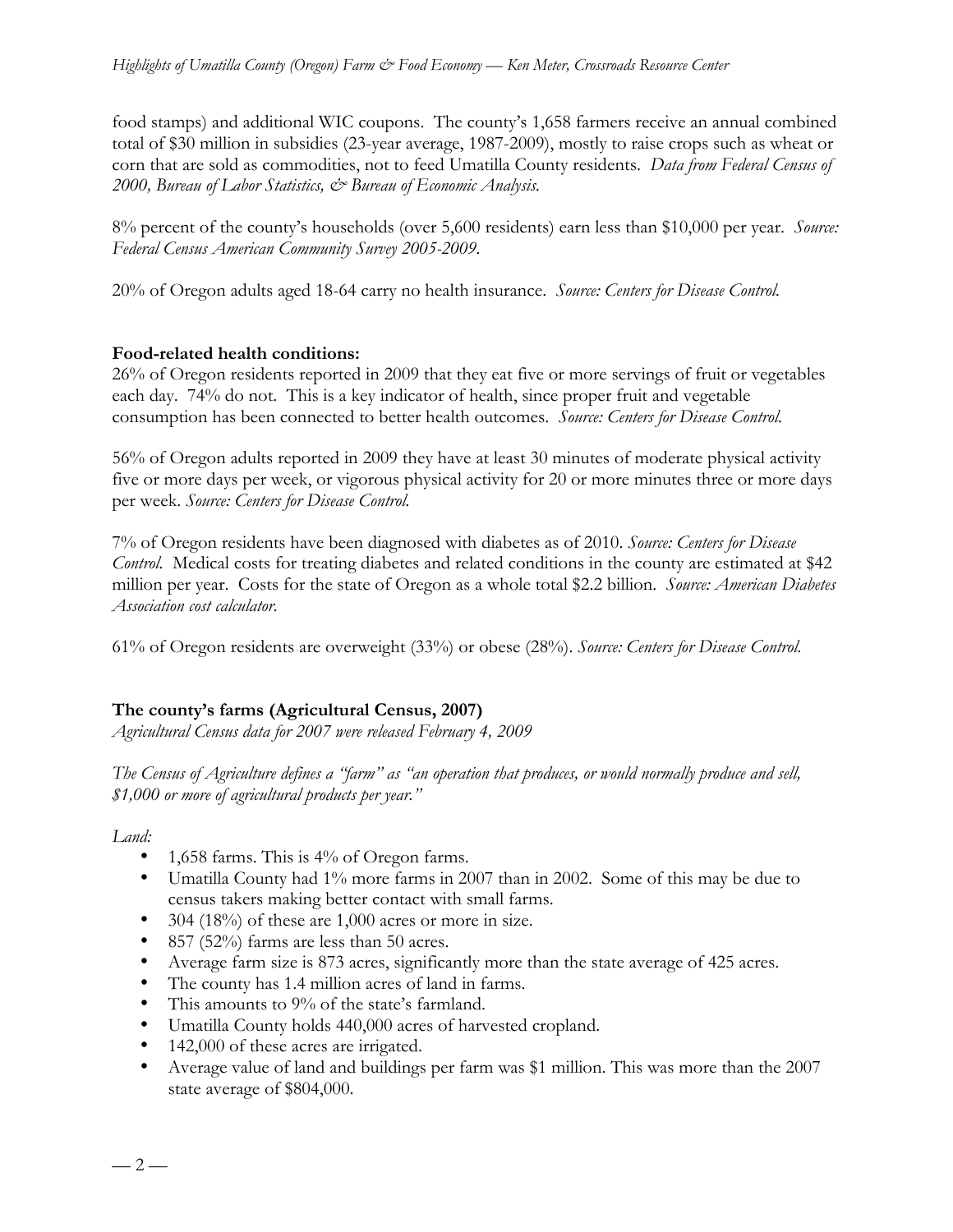## *Sales:*

*With the exception of foods sold directly to consumers (see below), farmers typically sell commodities to wholesalers, brokers or manufacturers that require further processing or handling to become consumer items. The word "commodities" is used in this report to mean the crops and livestock sold by farmers through these wholesale channels. The term "products" encompasses commodity sales, direct sales, and any other sales.*

- The county's farmers sold \$320 million of crops and livestock in 2007.
- Farm product sales increased by 56% from 2002 to 2007.
- \$245 (77%) million of crops was sold.
- \$75 (23%) million of livestock and products were sold.
- 1,026 (62%) of the county's farms sold less than \$10,000 of products in 2007.
- Total sales from these small farms were \$2 million, 0.6% of the county's farm product sales.
- 337 (20%) of the county's farms sold more than \$100,000 of products.
- Total sales from these larger farms were \$308,000, 96% of the county's farm product sales.
- 55% of the county's farms (913 of 1,658) reported net losses in 2007. This is less than the Oregon average of 65%.
- 552 (33%) of Umatilla County farmers collected a combined total of \$19 million of federal subsidies in 2007.

**Top farm products of Umatilla County (2007).** *Note that sales data for aquaculture, fruits, tree nuts, and berries, ornamentals, horses and ponies, sheep, goats, and their products, Christmas trees, and milk were suppressed by the USDA in an effort to protect confidentiality. Therefore, these products are not included in this chart.*

| Product                  | \$ millions |
|--------------------------|-------------|
| Wheat                    | 92          |
| Cattle and calves        | 66          |
| Vegetables               | 61          |
| Forage crops (hay, etc.) | 45          |
| Corn                     | 8           |
| Barley                   | 1           |

*Production Expenses:*

- Hired farm labor was the single largest expense for Umatilla County farmers in 2007, totaling \$39 million (15%).
- Livestock and poultry purchases ranked as the second most important expense, at \$31 million (12%).
- Fertilizer, lime, and soil conditioners cost farmers \$30 million (11%).
- Land and building rental totaled \$22 million (8%).
- Supplies, repairs, and maintenance expenses were \$21 million (8%).
- Farmers charged \$20 million to depreciation (8%).
- Chemical purchases cost \$18 million (7%).

## *Cattle & Dairy:*

- 695 farms hold an inventory of 68,000 cattle.
- 82,000 cattle worth \$66 million were sold by county farmers in 2007.
- 542 farms raise beef cows.
- 16 farms raise milk cows.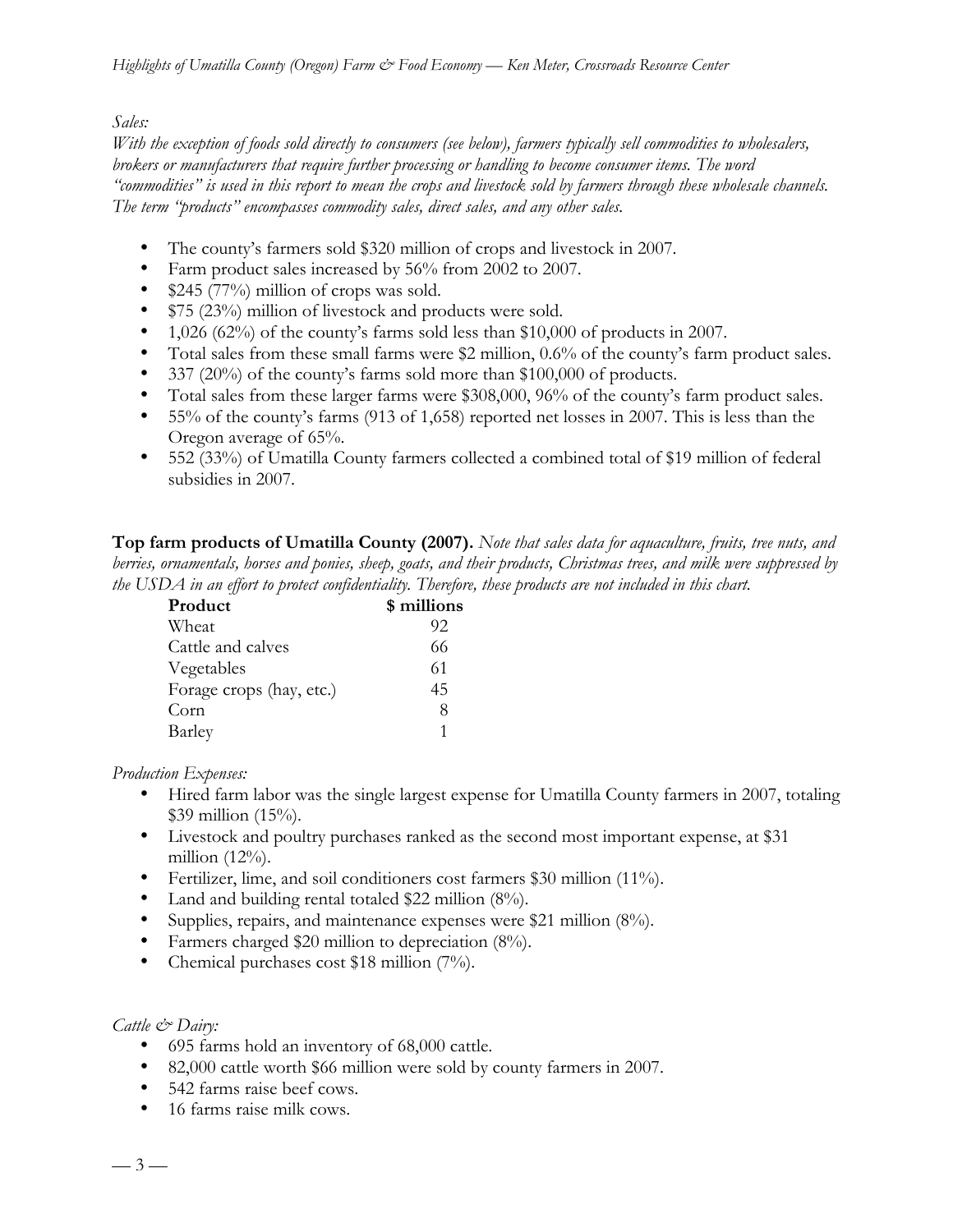- 6 farms produced corn for silage.
- 421 farms produced 199,000 tons of forage crops (hay, etc.) on 44,000 acres.
- 299 farms sold \$45 million of forage.

## *Other Livestock & Animal Products:*

- 38 farms hold an inventory of 256 hogs and pigs.
- 47 farms sold 404 hogs and pigs in 2007.
- 118 farms hold an inventory of 8,454 sheep and lambs.
- 138 farms sold sheep, goats, and lambs in 2007. *Note that sales data for sheep, goats, and lambs were suppressed by the USDA in an effort to protect confidentiality.*
- 126 farms hold an inventory of 2,508 laying hens*.*
- 8 farms raise broiler chickens.
- 2 farms engage in aquaculture.
- 106 farms raise horses and ponies.

## *Grains, Oil Seeds, & Edible Beans:*

- 288 farms produced \$104 million of grains, oil seeds, and edible beans.
- 29 farms produced 2 million bushels of corn on 9,332 acres, worth \$8 million.
- This amounts to an average price per bushel of corn of \$4.00. *Note that this price is an approximation, and does not necessarily represent an actual price at which corn was sold.*
- 263 farms produced 16 million bushels of wheat on 303,000 acres, worth \$92 million.
- This amounts to an average price per bushel of wheat of \$5.75. *Note that this price is an approximation, and does not necessarily represent the actual price at which wheat was sold.*
- This includes
	- o 243 farms produced 15 million bushels of winter wheat on 269,000 acres.
	- o 72 farms produced 1.5 million bushels of spring wheat on 34,000 acres.

*Vegetables & Melons (some farmers state that Ag Census data does not fully represent vegetable production):*

- 103 farms worked 41,000 acres to produce vegetables, selling \$61 million.
- This represents a 2% decrease in the number of farms (from 102 in 2002) and an 8% decrease in sales (from \$66 million), from 2002 levels.
- 33 farms raised potatoes*.*

*Fruits (some farmers state that Ag Census data does not fully represent fruit production):*

- 143 farms in the county hold 5,077 acres of orchards.
- 131 farms sold fruits, nuts and berrie*s. Note that sales data for fruits, nuts, and berries were suppressed by the USDA in an effort to protect confidentiality.*

## *Nursery & Greenhouse Plants:*

- 29 farms sold ornamentals in 2007. *Note that sales data for ornamentals were suppressed by the USDA in an effort to protect confidentiality.*
- This represents an increase of 12% in the number of farms (from 26).
- 7 farms sold Christmas trees.

 $-4-$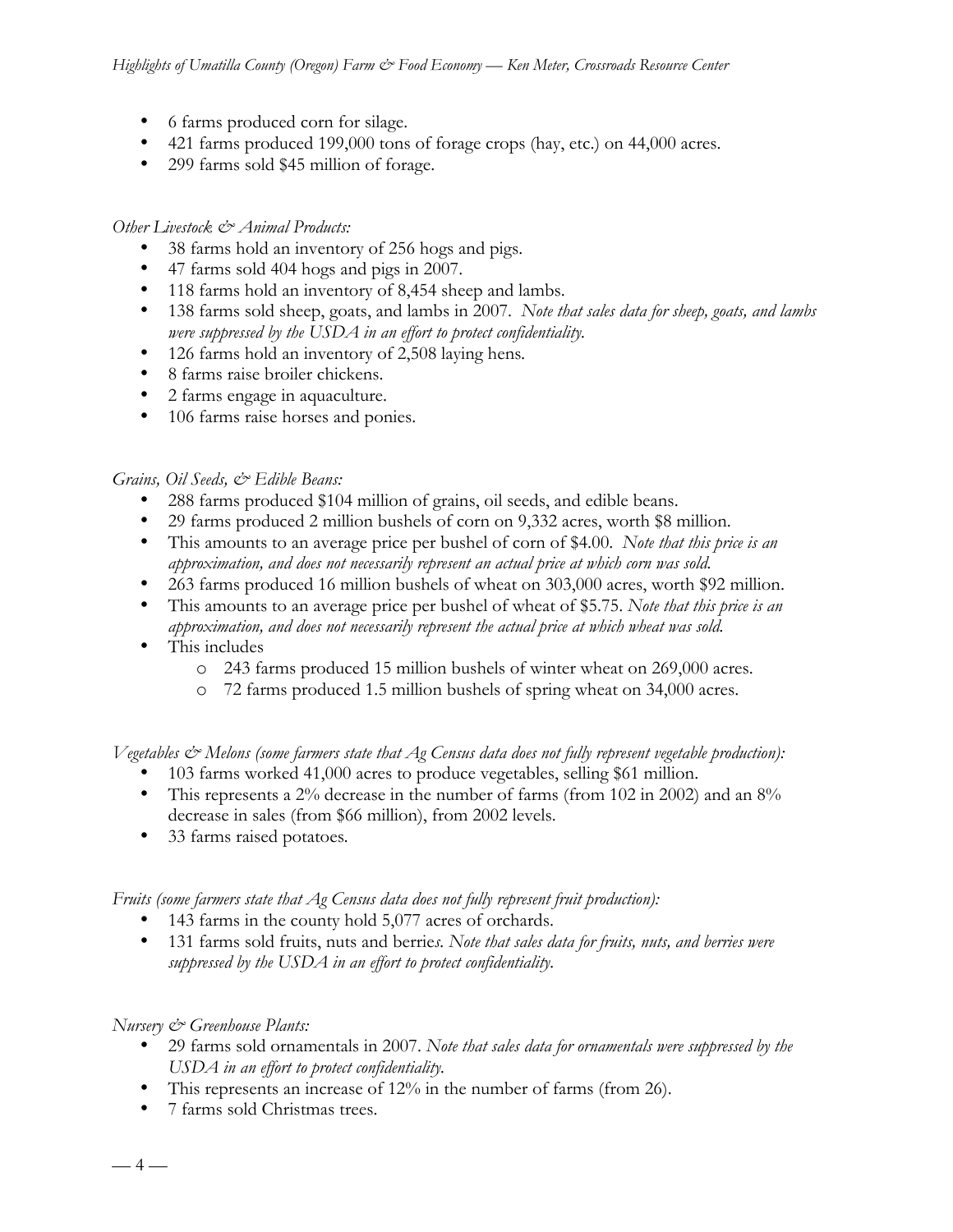*Direct & Organic Sales:*

- 217 farms sell \$3.6 million of food products directly to consumers. This is a 26% increase of number of farms (172 in 2002) selling direct over 2002, and a 450% increase in direct sales over 2002 sales of \$653,000.
- This amounts to 1.1% of farm product sales, nearly three times the national average of 0.4%.
- 7 farms in the county sold \$272,000 of organic products, accounting for less than 1% of Oregon's organic sales.
- For comparison, 799 farms in Oregon sold \$88 million of organic food products.
- 7 farms market through community supported agriculture (CSA).
- 108 farms produce and sell value-added products.

## *Conservation Practices:*

- 435 farms use conservation methods such as no-till, limited tilling, filtering field runoff to remove chemicals, fencing animals to prevent them from entering streams, etc.
- 395 farms practice rotational or management intensive grazing.
- 16 farms generate energy or electricity on the farm.

*Other Crops:*

- 2 farms produced oats for grains. *Note that data for acreage, production, and sales of oats were suppressed by the USDA in an effort to protect confidentiality.*
- 32 farms produced 220,000 bushels of barley on 6,040 acres, worth \$1 million.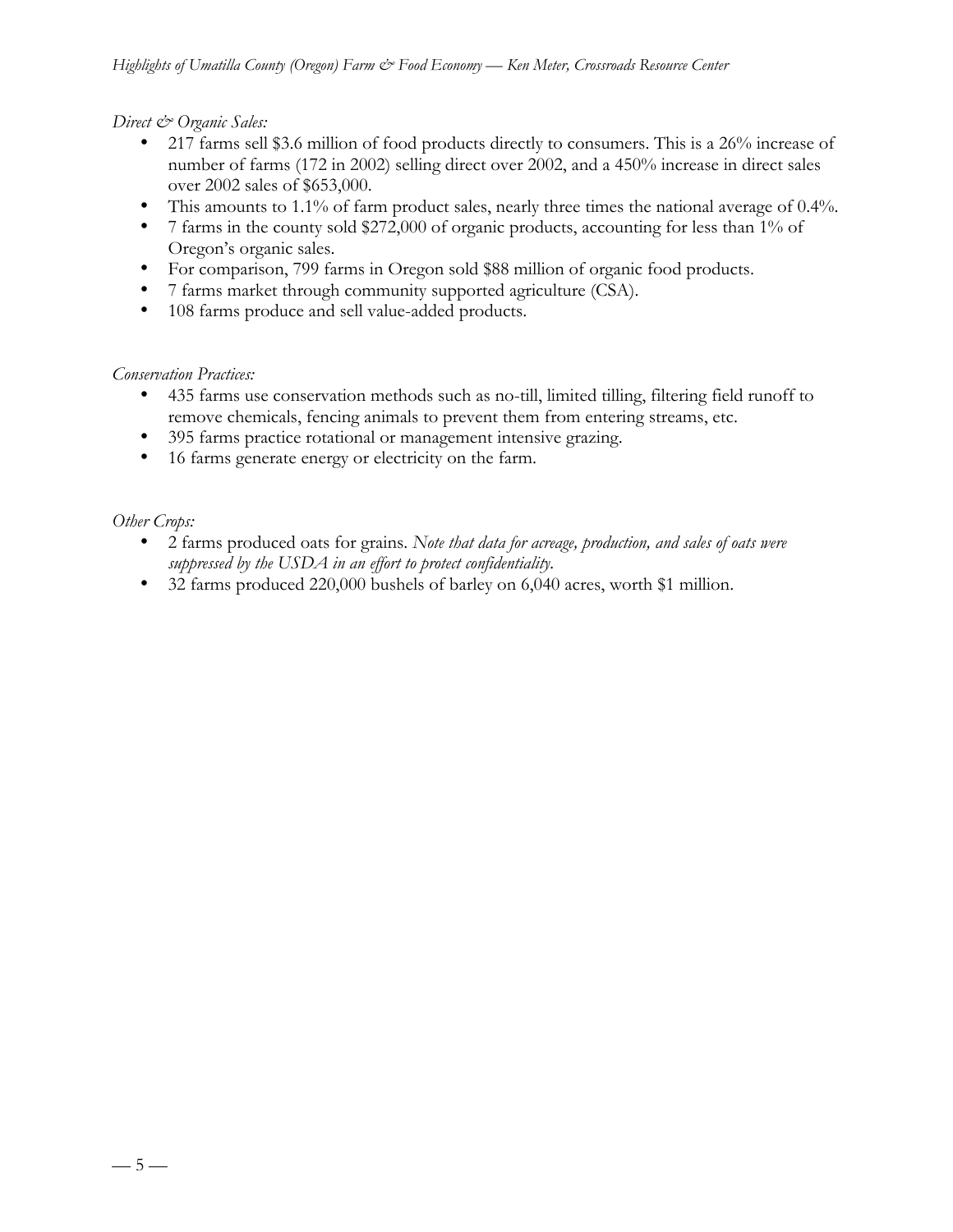| Small family farms:             | Farms | Percent | Acres     | Percent |
|---------------------------------|-------|---------|-----------|---------|
| Limited-resource                | 184   | $11\%$  | 16,716    | $1\%$   |
| Retirement                      | 333   | 20%     | 162,048   | $11\%$  |
| Residential/lifestyle           | 607   | 37%     | 115,556   | 8%      |
| Farming occupation/lower sales  | 166   | 10%     | 98,669    | $7\%$   |
| Farming occupation/higher sales | 81    | $5\%$   | 132,822   | 9%      |
| Large family farms              | 53    | $3\%$   | 140,451   | 10%     |
| Very large family farms         | 114   | $7\%$   | 483,403   | 33%     |
| Nonfamily farms                 | 120   | $7\%$   | 297,656   | 21%     |
| Total                           | 1,658 |         | 1,447,321 |         |

## **Limited-resource farms and others in Umatilla County (Census of Agriculture, 2007)**

### *Definitions of terms (Agricultural Census 2007):*

**Limited-resource farms** have market value of agricultural products sold gross sales of less than \$100,000, and total principal operator household income of less than \$20,000.

**Retirement farms** have market value of agricultural products sold of less than \$250,000, and a principal operator who reports being retired.

**Residential/lifestyle farms** have market value of agricultural products sold of less than \$250,000, and a principal operator who reports his/her primary occupation as other than farming.

**Farming occupation/lower-sales farms** have market value of agricultural products sold of less than \$100,000, and a principal operator who reports farming as his/her primary occupation.

**Farming occupation/higher-sales farms** have market value of agricultural products sold of between \$100,000 and \$249,999, and a principal operator who reports farming as his/her primary occupation.

**Large family farms** have market value of agricultural products sold between \$250,000 and \$499,999.

**Very large family farms** have market value of agricultural products sold of \$500,000 or more.

**Nonfamily farms are farms** organized as nonfamily corporations, as well as farms operated by hired manager.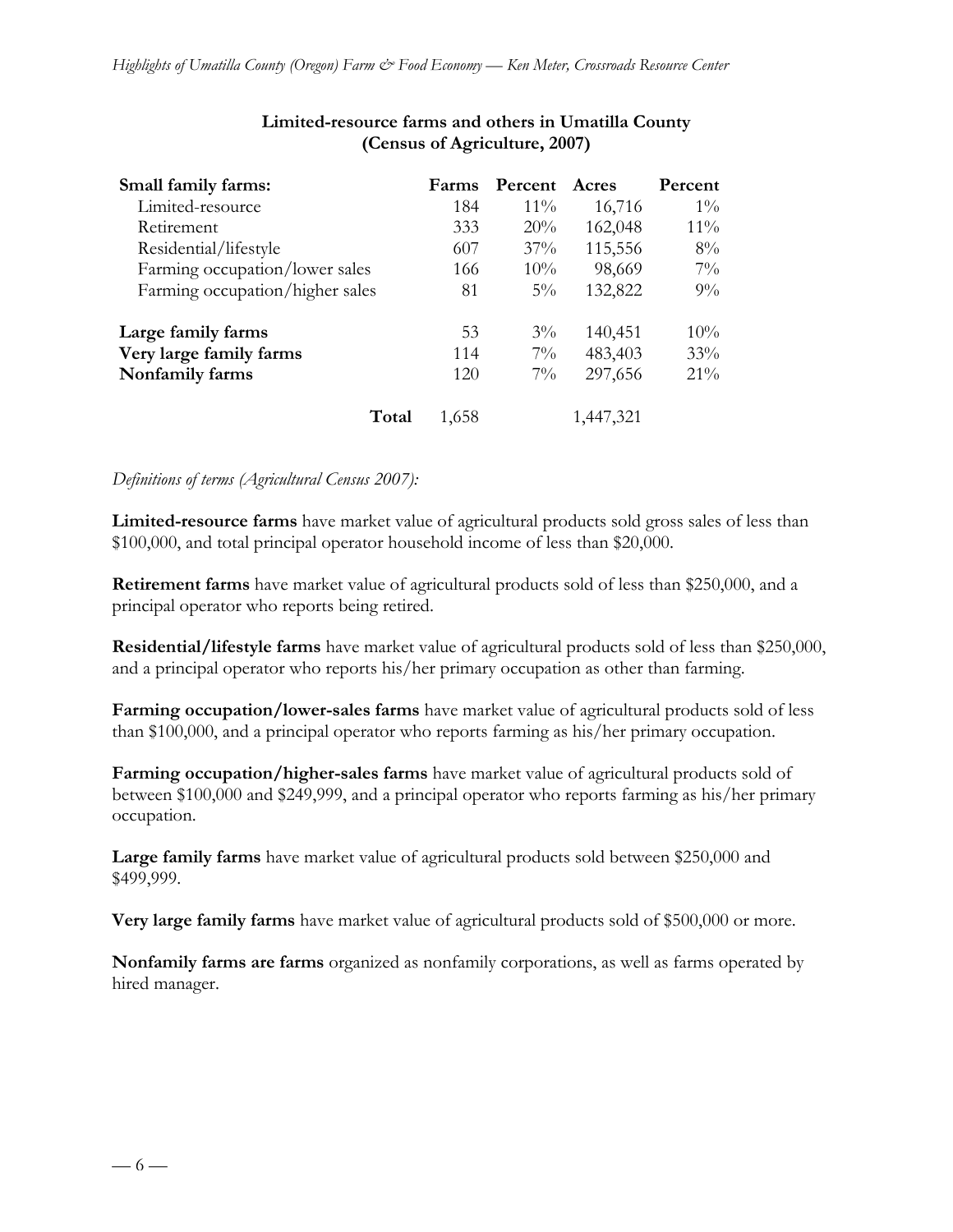## **County and State Highlights**

## **Umatilla County highlights (Agriculture Census 2007):**

- 1,658 farms, 1% more than in 2002.
- Umatilla County has 1.4 million acres of land in farms.
- Farmers sold \$320 million of products in 2007.
- \$245 million (77%) of these sales were crops.
- \$75 million (23%) of these sales were livestock.
- The most prevalent farm size is 1 to 9 acres with 429 farms (26%) in this category.
- The next most prevalent is 10 to 49 acres with 428 (26%) farms.
- 304 farms  $(18\%)$  are 1,000 acres or more.
- 857 farms (52%) are less than 50 acres.
- 1,026 farms  $(62\%)$  sold less than \$10,000 in farm products.
- 337 farms (20%) sold more than \$100,000 in farm products.
- Umatilla County ranks  $1<sup>st</sup>$  in Oregon and  $1<sup>st</sup>$  in the United States for acreage of green peas, with 19,000.
- The county ranks  $1<sup>st</sup>$  in the state for acreage of vegetables, with 41,000.
- Umatilla County ranks first in the state for acreage of wheat, with 303,000.
- The county ranks  $1<sup>st</sup>$  in Oregon for sales of grains, oilseeds, and dry beans and peas, with \$104 million.
- Umatilla County ranks  $1<sup>st</sup>$  in the state for sales of vegetables, with \$61 million.
- The county ranks third in the state for sales of cattle and calves, with \$66 million.
- Umatilla County ranks  $3<sup>rd</sup>$  in Oregon for inventory of pheasants, with 9,051.
- The county ranks  $4<sup>th</sup>$  in the state for inventory of bee colonies, with 5,245.
- Umatilla County ranks fourth in the state for sales of agricultural products
- The county ranks  $4<sup>th</sup>$  in Oregon for crop sales.
- Umatilla County ranks  $5<sup>th</sup>$  in the state for livestock and poultry sales.
- The county ranks fifth in the state for sales of forage crops (hay, etc.), with \$45 million.
- Umatilla County ranks 5<sup>th</sup> in Oregon for sales of sheep, goats, and their products, but *sales figures were not reported by the USDA in an effort to protect confidentiality.*
- The county ranks  $6<sup>th</sup>$  in the state for acreage of forage, with 44,000.
- Umatilla County ranks seventh in Oregon for inventory of cattle and calves, with 68,000.
- The county ranks  $7<sup>th</sup>$  in the state for inventory of sheep and lambs, with 8,454.
- Umatilla County ranks  $8<sup>th</sup>$  in the state for acreage of field and grass seed crops, with 18,000.
- The county ranks eighth in Oregon for sales of fruits, tree nuts, and berries, but *sales figures were not reported by the USDA in an effort to protect confidentiality.*
- Umatilla County ranks  $8<sup>th</sup>$  in the state for inventory of horses and ponies, with 3,861.
- 217 farms sell \$3.6 million of food products directly to consumers. This is a 26% increase of number of farms (172 in 2002) selling direct over 2002 and a 450% increase in direct sales over 2002 sales of \$653,000.
- This amounts to 1.1% of farm product sales, nearly three times the national average of 0.4%.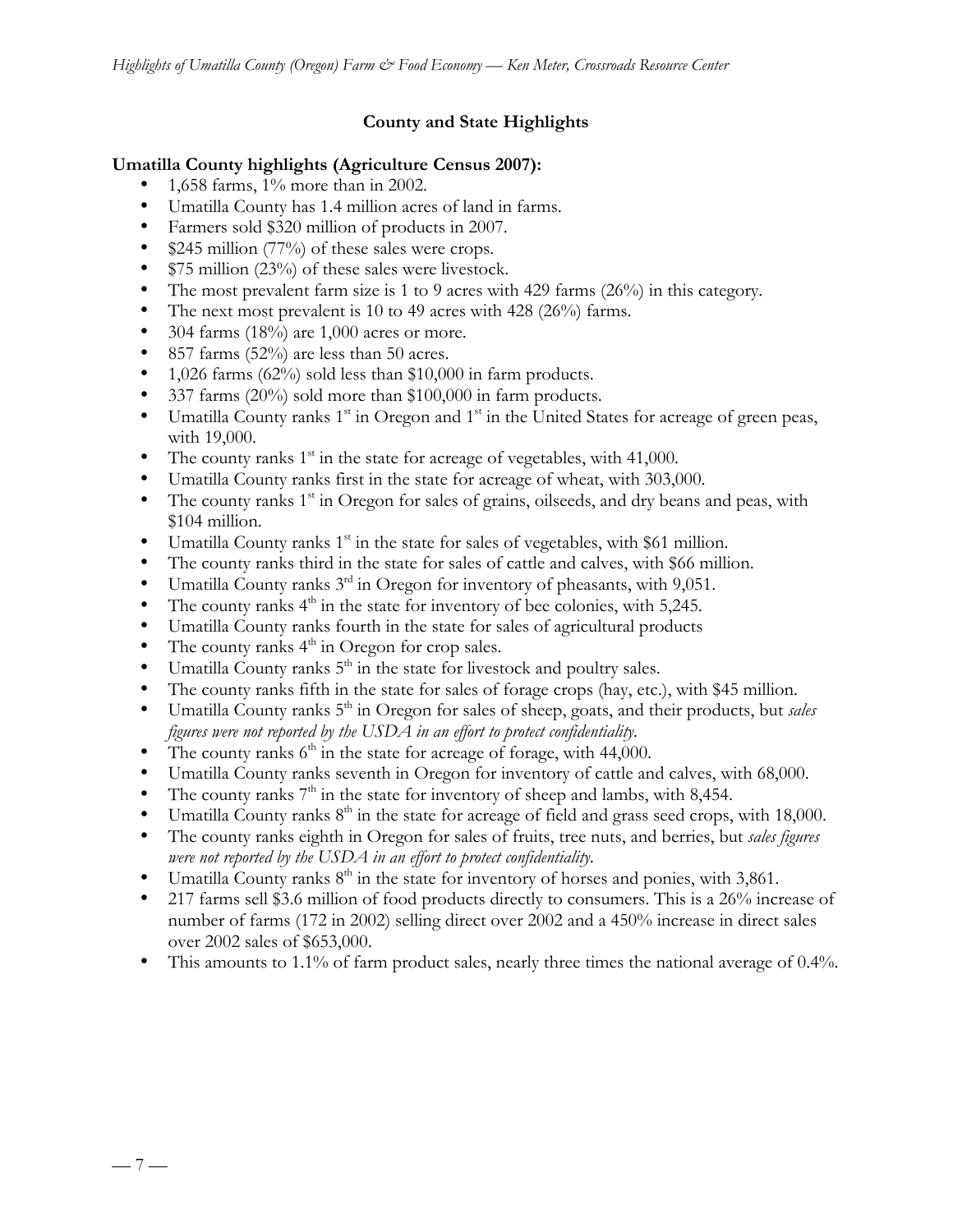## **State of Oregon highlights (Agriculture Census 2007):**

- 38,553 farms, 4% less than in 2002.
- Oregon has 16 million acres of land in farms.
- Farmers sold \$4.4 billion of products in 2007.
- \$3 billion (68%) of these sales were crops.
- \$1.4 billion (32%) of these sales were livestock.
- The most prevalent farm size is 10 to 49 acres with 14,142 farms (37%) in this category.
- The next most prevalent is 1 to 9 acres with 9,546 (25%) farms.<br>• 2.564 farms  $(7\%)$  are 1.000 acres or more.
- 2,564 farms  $(7%)$  are 1,000 acres or more.
- 23,688 farms (61%) are less than 50 acres.
- 26,035 farms (68%) sold less than \$10,000 in farm products.
- 4,678 farms (12%) sold more than \$100,000 in farm products.
- Oregon ranks  $1<sup>st</sup>$  in the U.S. for acreage of Christmas trees, with 67,000.
- The state ranks  $1<sup>st</sup>$  in the country for acreage of field and grass seed crops, with 557,000.
- Oregon ranks first in the country for sales of Christmas trees, with \$117 million.
- The state ranks  $3<sup>rd</sup>$  in the U.S. for sales of ornamentals, with \$989 million.
- Oregon ranks  $3<sup>rd</sup>$  in the country for sales of forage crops (hay, etc.), with \$698 million.
- The state ranks fourth in the country for sales of fruits, tree nuts, and berries, with \$516 million.
- Oregon ranks  $9<sup>th</sup>$  in the U.S. for sales of sheep, goats, and their products, with \$21 million.
- The state ranks  $9<sup>th</sup>$  in the country for acreage of vegetables, with 150,000.
- Oregon ranks ninth in the country for inventory of sheep and lambs, with 217,000.
- The state ranks  $10^{\text{th}}$  in the U.S. for vegetable sales, with \$339 million.
- 6,274 farms sold \$56 million of food directly to consumers. This is a 2% decrease in the number of farms selling direct (6,383 in 2002), and a 163% increase in direct sales over 2002 sales of \$21 million.
- Direct sales were 1.3% of farm product sales, over three times the national average of 0.4%.
- If direct food sales made up a single commodity, the value of these sales would outrank the state's  $15<sup>th</sup>$ -most important product, chicken eggs.
- 933 farms farm organically, with a total of 46,000 acres of harvested cropland, and 42,000 acres of pastureland.
- 16,000 acres on 470 farms are undergoing organic conversion.
- 799 farms in Oregon sold \$88 million of organic food products, including \$42 million of crops (this may include ornamental and greenhouse crops), \$3 million of livestock and poultry, and \$43 million of products from livestock and poultry (such as milk or eggs).
- 311 farms market through community supported agriculture (CSA).
- 1,753 farms produce value-added products.
- 9,327 farms use conservation methods such as no-till, limited tilling, filtering field runoff to remove chemicals, fencing animals to prevent them from entering streams, etc.
- 9,694 farms practice rotational management of intensive grazing.
- 631 farms generate energy or electricity on the farms.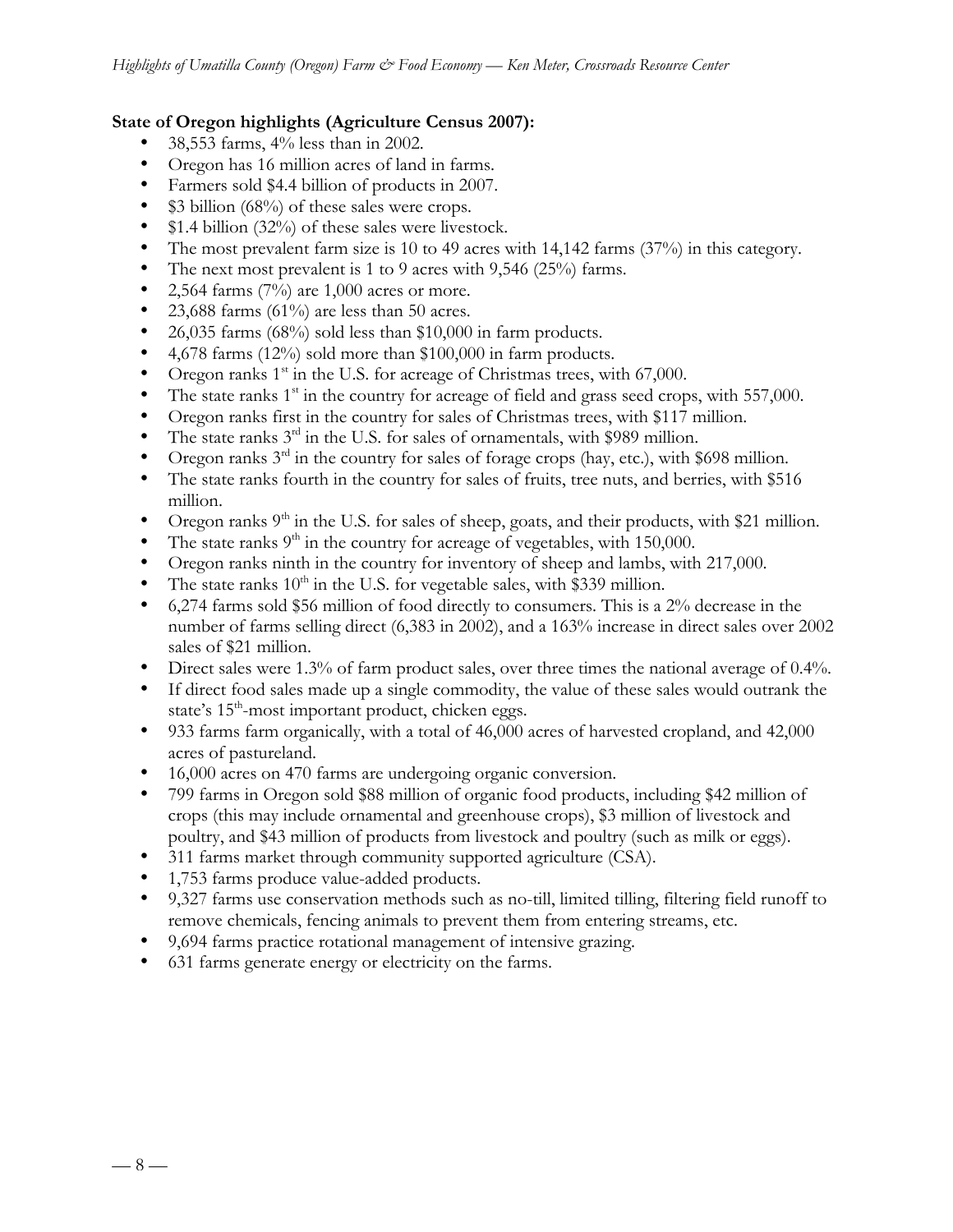## **Oregon's top farm products in 2010 (Economic Research Service)**

*See chart on next page.*

|                          |                      | \$ millions |
|--------------------------|----------------------|-------------|
| 1                        | Ornamentals          | 760         |
| $\overline{c}$           | Cattle & calves      | 446         |
| 3                        | Dairy products       | 412         |
| $\overline{\mathcal{A}}$ | Wheat                | 326         |
| 5                        | Hay                  | 253         |
| 6                        | Potatoes             | 139         |
| 7                        | Onions               | 129         |
| 8                        | Ryegrass             | 123         |
| 9                        | Pears                | 90          |
| 10                       | Cherries             | 78          |
| 11                       | Fescue               | 73          |
| 12                       | Hazelnuts (filberts) | 67          |
| 13                       | Blueberries          | 64          |
| 14                       | Grapes               | 63          |
| 15                       | Chicken eggs         | 52          |
| 16                       | Mint                 | 43          |
| 17                       | Blackberries         | 35          |
| 18                       | Hops                 | 31          |
| 19                       | Corn                 | 27          |
| 20                       | Apples               | 26          |
| 21                       | Corn, sweet          | 26          |
| 22                       | Beans, snap          | 20          |
| 23                       | Sheep and lambs      | 19          |
| 24                       | Bluegrass, Kentucky  | 19          |

*Note: broiler chickens were also listed among Oregon's top 25 products, but sales figures for these products were not released by ERS, in an effort to protect confidentiality.*

Note also that at \$56 million, direct sales from farmers to consumers amount to more than the value of the 15<sup>th</sup>-ranking product, chicken eggs.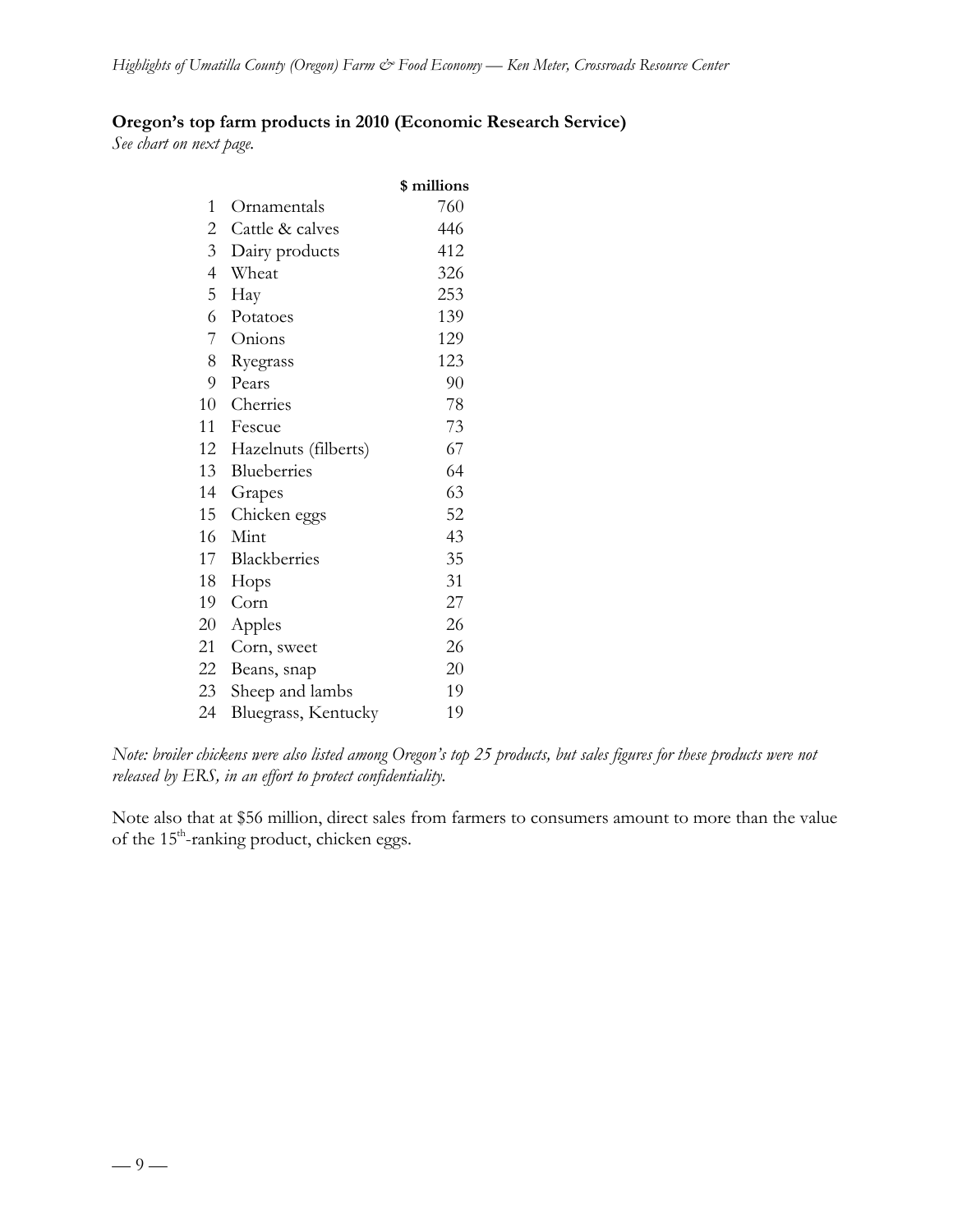## **Oregon's top farm products in 2010 (Economic Research Service)**

*See table on previous page*



**Top farm products in Oregon, 2010**

*Source: USDA Economic Research Service*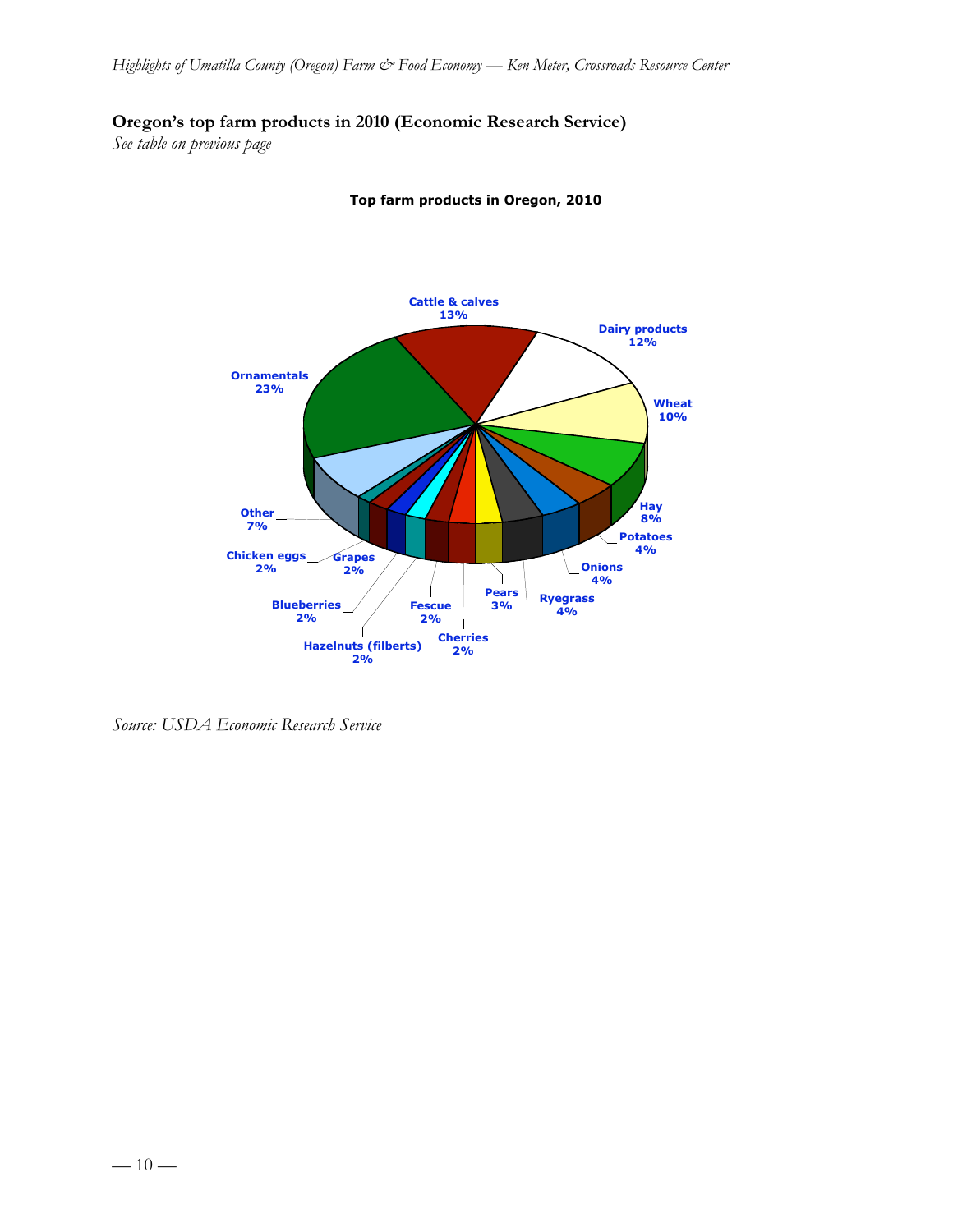## **Balance of Cash Receipts and Production Costs (BEA):**

Umatilla County ranchers and farmers sell \$319 million of food commodities per year (1987-2009 average), spending \$341 million to raise them, for an average loss of \$22 million each year. This is a net loss of 7% of sales. *Note that these sales figures compiled by the BEA may differ from cash receipts recorded by the USDA Agriculture Census (above).*

Overall, farm producers spent \$500 million more producing crops and livestock than they earned by selling these products from 1987 to 2009. Farm production costs exceeded cash receipts for 19 years of that 23-year period. Moreover, 55% of the county's farms and ranches reported a net loss to the 2007 Census of Agriculture. Umatilla County farmers and ranchers earned \$56 million less by selling farm products in 2009 than they earned in 1969 (in 2009 dollars).

Farmers and ranchers earn another \$34 million per year of farm-related income — primarily custom work, and rental income (23-year average for 1987-2009). Federal farm support payments are relatively small, averaging \$30 million per year for the entire county for the same years.

### **The county's consumers:**

*See also information covering low-income food consumption and food-related health conditions, page 1-2 above.*

Umatilla County consumers spend \$195 million buying food each year, including \$113 million for home use. Most of this food (\$175 million) is sourced outside the county. Only \$3.6 million of food products (1.1% of farm cash receipts and 1.8% of the county's consumer market) are sold by farmers directly to consumers.

Estimated change in net assets (that is, assets minus liabilities) for all county households combined was a loss of \$383 million in 2009 alone (BLS). This places additional pressure on Umatilla County consumers trying to buy food.

#### **Farm and food economy summary:**

Farmers lose \$22 million each year producing food commodities, while spending \$150 million buying inputs sourced outside of the county. From the standpoint of the county as a whole, these external input purchases take money away from the local economy. This is a total loss of \$172 million to the county.

Meanwhile, consumers spend \$175 million buying food from outside. Thus, total loss to the county is \$350 million of potential wealth *each year*. This loss amounts to more than the value of all food products raised in the county.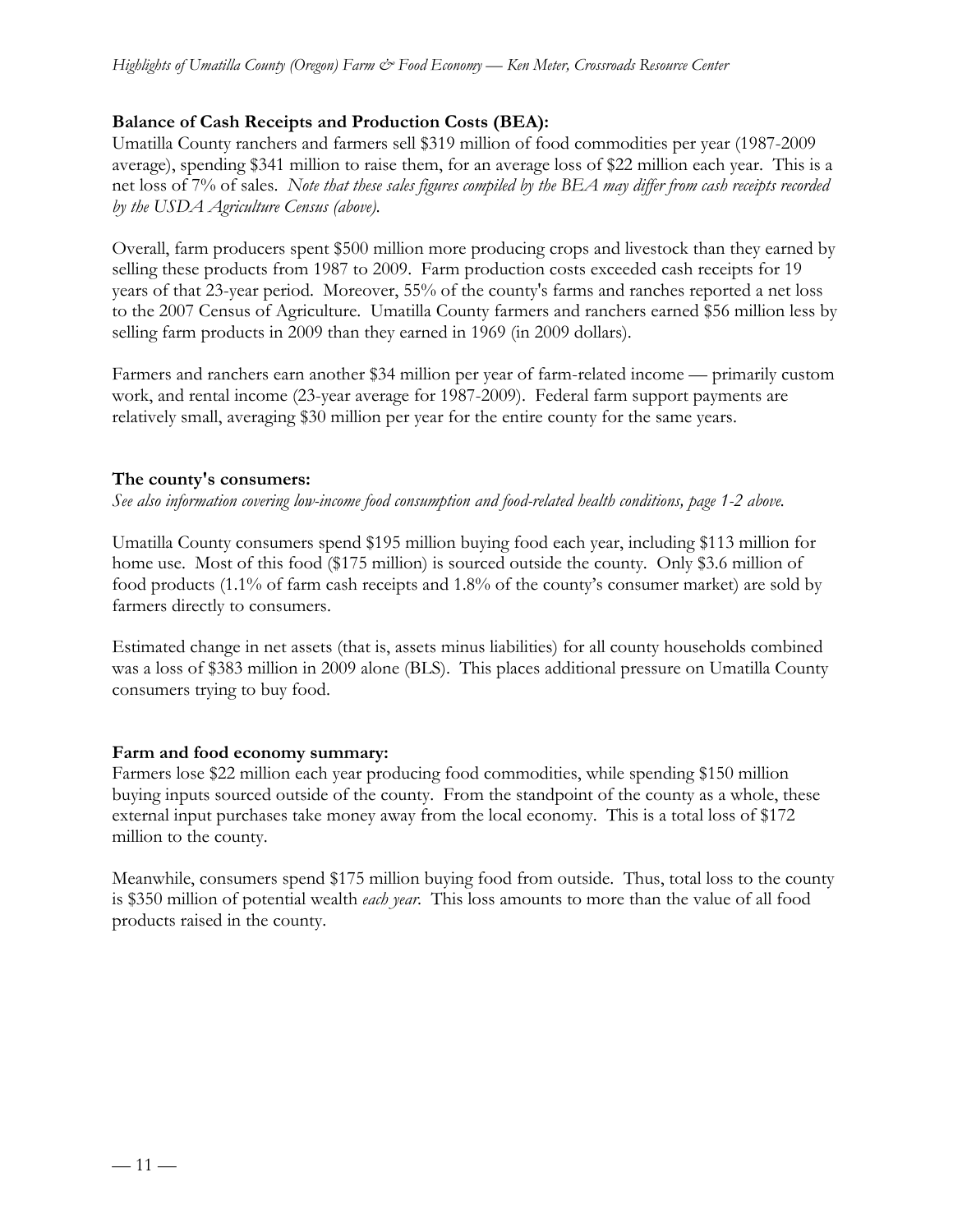### **Umatilla County: markets for food eaten at home (2009):**

Umatilla County residents purchase \$195 million of food each year, including \$114 million to eat at home. Home purchases break down in the following way:

|                                     | millions |
|-------------------------------------|----------|
| Meats, poultry, fish, and eggs      | \$24.7   |
| Fruits & vegetables                 | 20.9     |
| Cereals and bakery products         | 14.6     |
| Dairy products                      | 12.2.    |
| "Other," incl. Sweets, fats, & oils | 41.2     |

If Umatilla County residents purchased 15% of their food for home use directly from county farmers, this would generate \$17 million of new farm income for the county. This would require each resident of the region to buy, on average, less than \$5.00 of food directly from farmers each week.

### **Pendleton-Hermiston: markets for food eaten at home (2009):**

Pendleton-Hermiston residents purchase \$225 million of food each year, including \$131 million to eat at home. Home purchases break down in the following way:

|                                     | millions |
|-------------------------------------|----------|
| Meats, poultry, fish, and eggs      | \$28.6   |
| Fruits & vegetables                 | 24.2     |
| Cereals and bakery products         | 16.8     |
| Dairy products                      | 14.1     |
| "Other," incl. Sweets, fats, & oils | 47.7     |

Note: this geography is based on the federal definition of the "micropolitan" region for Pendleton-Hermiston (number 37820), which includes all of Morrow and Umatilla Counties.

#### **Northeast Oregon: markets for food eaten at home (2009):**

Northeast Oregon residents purchase \$322 million of food each year, including \$189 million to eat at home. Home purchases break down in the following way:

|                                     | millions |
|-------------------------------------|----------|
| Meats, poultry, fish, and eggs      | \$40.8   |
| Fruits & vegetables                 | 34.5     |
| Cereals and bakery products         | 24.1     |
| Dairy products                      | 20.2     |
| "Other," incl. Sweets, fats, & oils | 68.2     |

If Northeast Oregon residents purchased 15% of their food for home use directly from farmers in the region, this would generate \$28 million of new farm income. This would require each resident of the region to buy, on average, less than \$5.00 of food directly from farmers each week.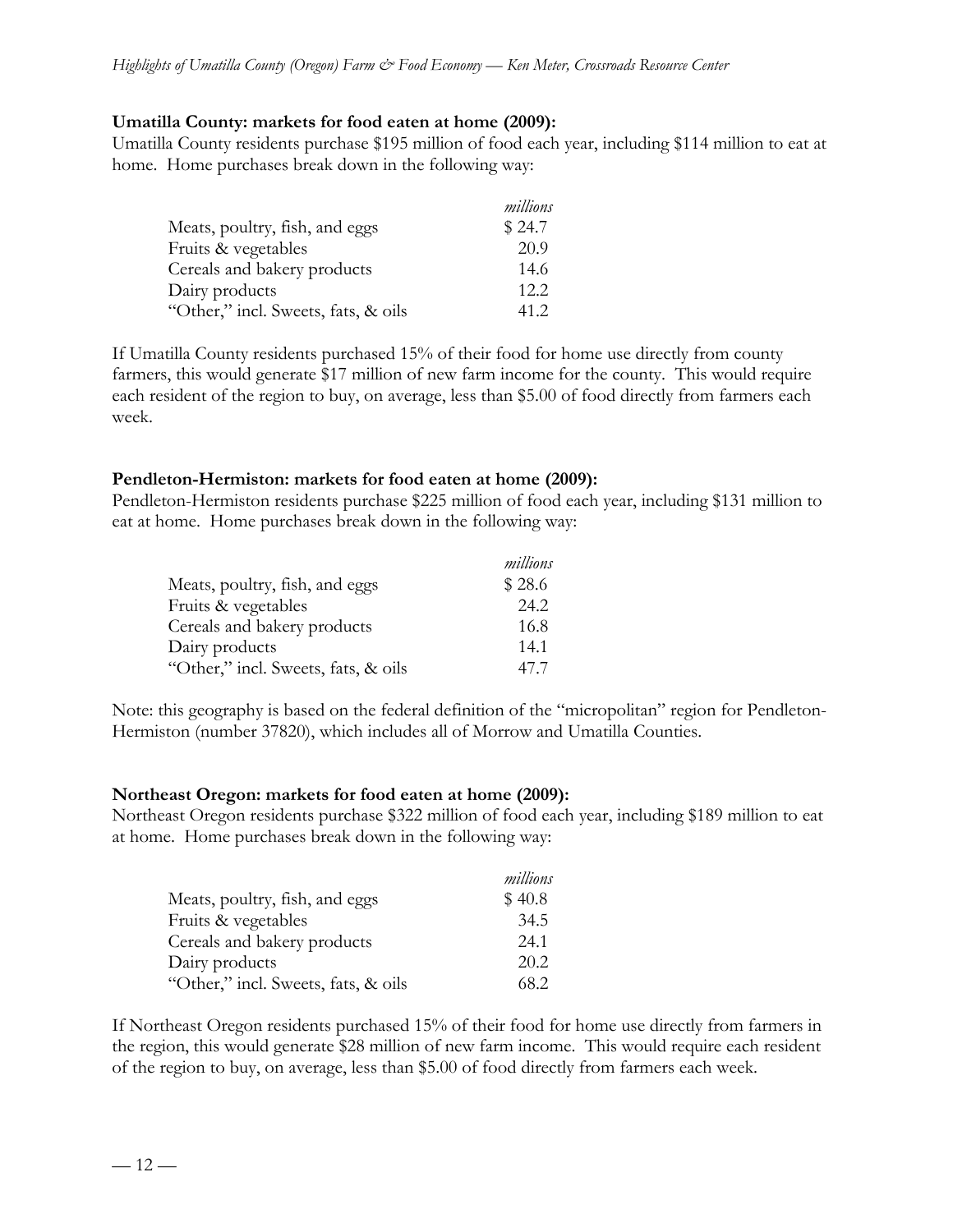### **Baker County: markets for food eaten at home (2009):**

Baker County residents purchase \$43 million of food each year, including \$25 million to eat at home. Home purchases break down in the following way:

|                                     | millions |
|-------------------------------------|----------|
| Meats, poultry, fish, and eggs      | \$5.4    |
| Fruits & vegetables                 | 4.6      |
| Cereals and bakery products         | 3.2      |
| Dairy products                      | 2.7      |
| "Other," incl. Sweets, fats, & oils | 9.0      |

### **Union County: markets for food eaten at home (2009):**

Union County residents purchase \$66 million of food each year, including \$39 million to eat at home. Home purchases break down in the following way:

|                                     | millions |
|-------------------------------------|----------|
| Meats, poultry, fish, and eggs      | \$8.4    |
| Fruits & vegetables                 | 7.1      |
| Cereals and bakery products         | 5.0      |
| Dairy products                      | 4.2      |
| "Other," incl. Sweets, fats, & oils | 14.1     |

### **Wallowa County: markets for food eaten at home (2009):**

Wallowa County residents purchase \$18 million of food each year, including \$11 million to eat at home. Home purchases break down in the following way:

|                                     | millions |
|-------------------------------------|----------|
| Meats, poultry, fish, and eggs      | \$2.3    |
| Fruits & vegetables                 | 2.0      |
| Cereals and bakery products         | 1.4      |
| Dairy products                      | 1.1      |
| "Other," incl. Sweets, fats, & oils | 39       |

## **Metro Boise: markets for food eaten at home (2009):**

Metro Boise residents purchase \$1.9 billion of food each year, including \$1.1 billion to eat at home. Home purchases break down in the following way:

|                                     | millions |
|-------------------------------------|----------|
| Meats, poultry, fish, and eggs      | \$239    |
| Fruits & vegetables                 | 202      |
| Cereals and bakery products         | 141      |
| Dairy products                      | 118      |
| "Other," incl. Sweets, fats, & oils | 400      |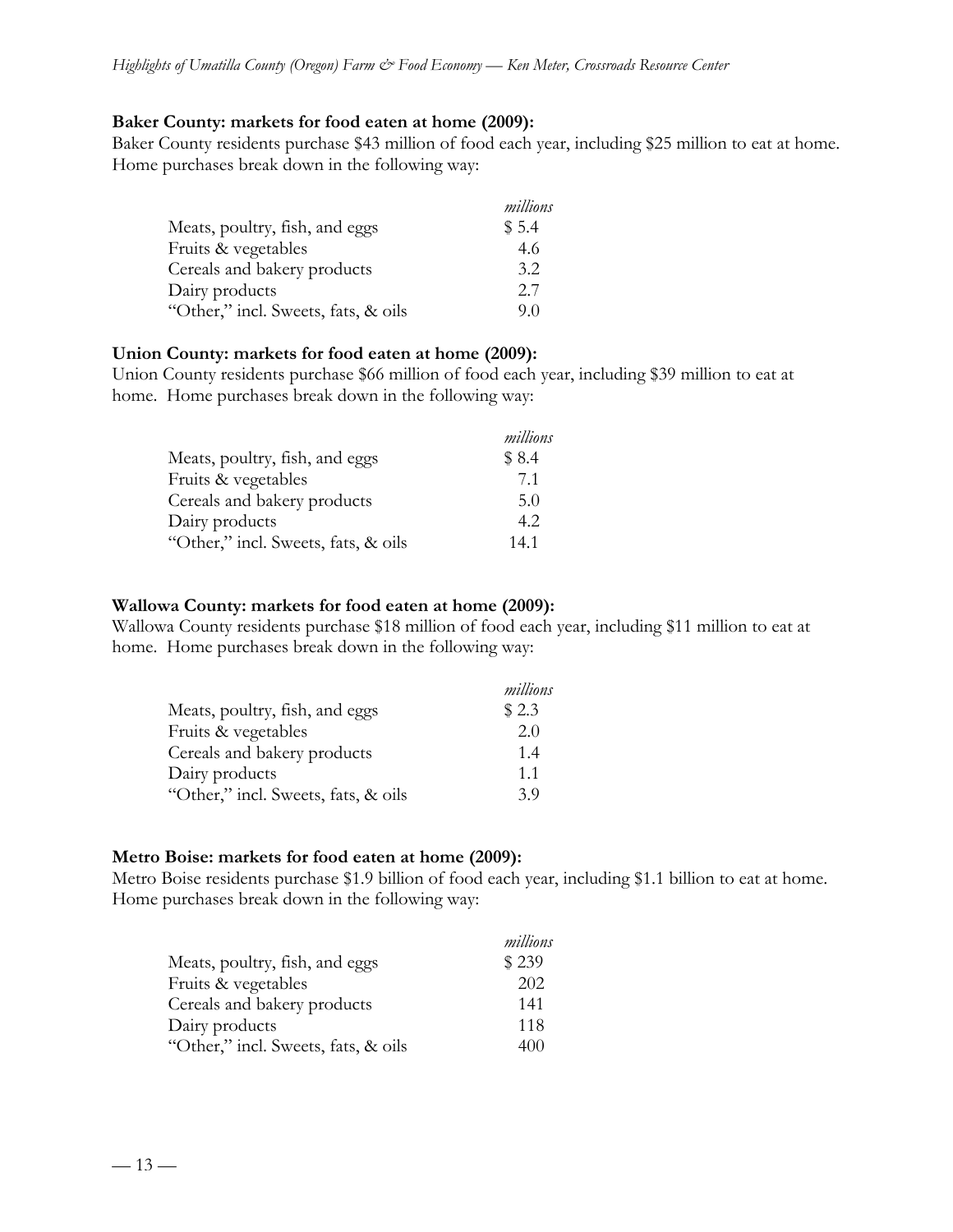# **Oregon: markets for food eaten at home (2009):**

Oregon residents purchase \$10 billion of food each year, including \$6 billion to eat at home. Home purchases break down in the following way:

|                                     | millions |
|-------------------------------------|----------|
| Meats, poultry, fish, and eggs      | \$1,287  |
| Fruits & vegetables                 | 1,089    |
| Cereals and bakery products         | 759      |
| Dairy products                      | 636      |
| "Other," incl. Sweets, fats, & oils | 2,150    |